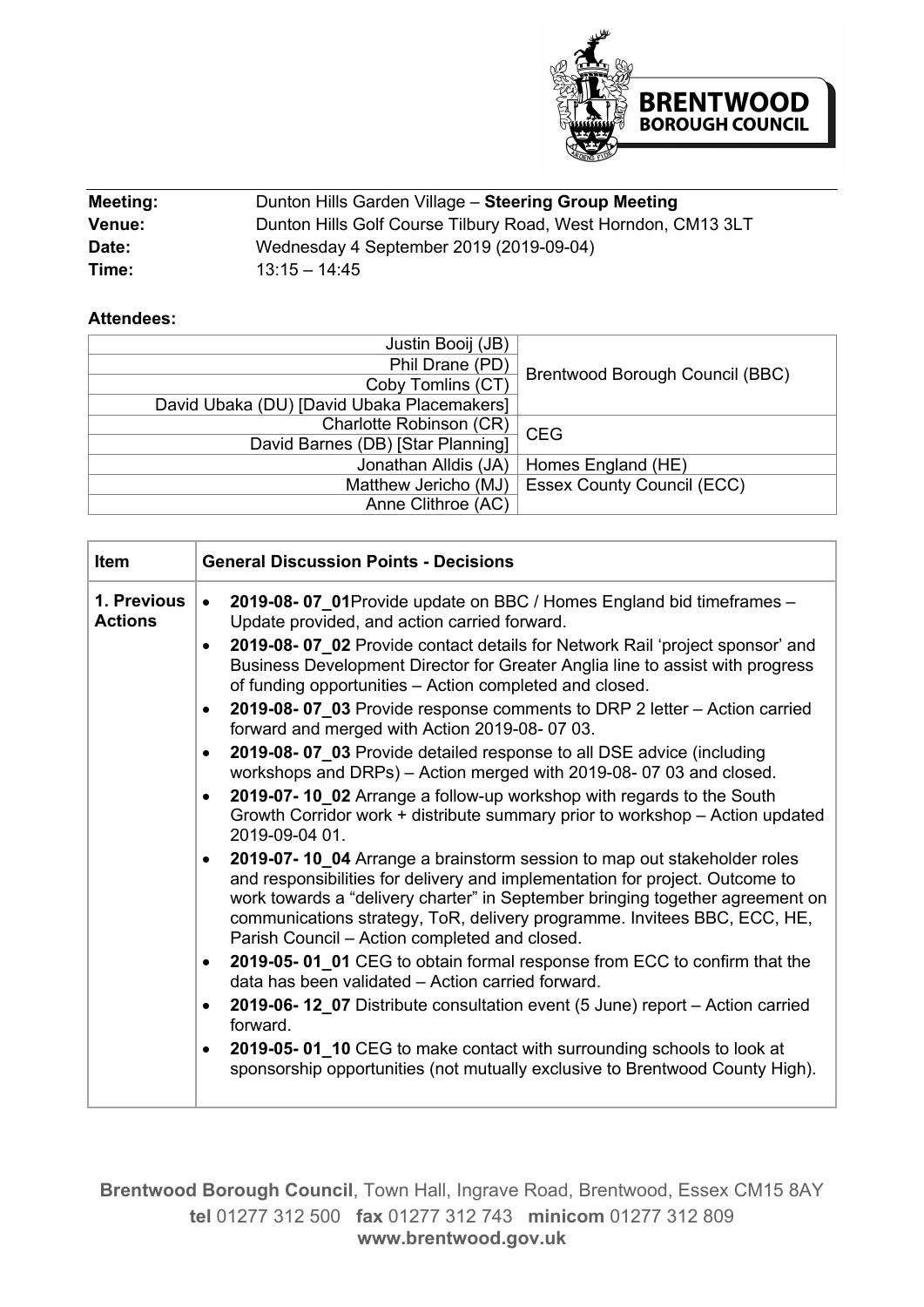| 2.<br><b>Masterplan</b>         | 2.1 Update on evidence base progress (completed surveys and gaps or<br>milestones for new material)                                                                                                                                                                                                                                                                                                                                                                                                                            |  |  |  |  |
|---------------------------------|--------------------------------------------------------------------------------------------------------------------------------------------------------------------------------------------------------------------------------------------------------------------------------------------------------------------------------------------------------------------------------------------------------------------------------------------------------------------------------------------------------------------------------|--|--|--|--|
| <b>Design</b><br><b>Process</b> | a) DB noted that there is no further update on traffic surveys since last<br>steering group.                                                                                                                                                                                                                                                                                                                                                                                                                                   |  |  |  |  |
|                                 | b) DB Explained that the ecology surveys will be completed this month<br>(September) to update current baseline data that is greater than three (3)<br>years old.                                                                                                                                                                                                                                                                                                                                                              |  |  |  |  |
|                                 | c) CT asked whether the surveys apply to the entire site allocation. DB noted<br>that it only applies to the CEG owned and that other landowners had not<br>provided ecology data for their land. The masterplan process applies<br>existing survey data across the whole allocation site.                                                                                                                                                                                                                                     |  |  |  |  |
|                                 | 2.2 Update on Transport Assessment Work                                                                                                                                                                                                                                                                                                                                                                                                                                                                                        |  |  |  |  |
|                                 | a) DU noted there is limited update since previous Steering Group given<br>consultant leave, however consultants are in the process of agreeing a<br>table that highlights points of agreement and disagreement with ECC<br>regarding the current Transport Assessment.                                                                                                                                                                                                                                                        |  |  |  |  |
|                                 | b) JA explained that a higher level meeting prior to a transport workshop<br>(previous meeting action) would be required to agree overarching<br>sustainable transport principles.                                                                                                                                                                                                                                                                                                                                             |  |  |  |  |
|                                 | c) DU explained that they are currently looking at local trips and local work<br>scenarios and what proximity filter to apply. The high level TA is provided<br>on a gravity model basis which shows little movements between sites. As<br>such there are discussion being undertaken to make it more accurate than<br>the gravity model allows for.                                                                                                                                                                           |  |  |  |  |
|                                 | 2.3 Update on project plan / communications plan for SPD                                                                                                                                                                                                                                                                                                                                                                                                                                                                       |  |  |  |  |
|                                 | a) CT explained that the draft project plan sets out the tender timeframe from<br>consultation through to adoption. It is expected that the tender process will<br>run until the end of the year, with co-design community workshops to<br>commence early 2020.                                                                                                                                                                                                                                                                |  |  |  |  |
|                                 | b) CT noted that the community forum links in with delivery of the SPD, where<br>the community forum will be made up of 'champions' that represent each<br>sub-theme co-design group to ensure collaboration of the SPD. A ToR will<br>be tabled at the first community forum (15 October 2019) for discussion and<br>linked to the Delivery Charter to be prepared in November at the<br>stakeholder round-table. CT explained that at each stage of the process<br>BBC feedback through the Community Forum for endorsement. |  |  |  |  |
|                                 | c) CT noted that a diagram of all the different governance arrangements is<br>currently being prepared to be shared at next Steering Group.                                                                                                                                                                                                                                                                                                                                                                                    |  |  |  |  |
|                                 | d) CT explained that the DSE workshop on 06-09-2019 will flesh out the level<br>of detail set out in the SPD and CEG Masterplan Guidelines.                                                                                                                                                                                                                                                                                                                                                                                    |  |  |  |  |
|                                 | e) DB noted that BBC will need to be clear about the negotiables and non-<br>negotiables throughout the co-design process.                                                                                                                                                                                                                                                                                                                                                                                                     |  |  |  |  |
|                                 | CT asked for recommendations of consultants we may wish to invite to<br>f)<br>tender.                                                                                                                                                                                                                                                                                                                                                                                                                                          |  |  |  |  |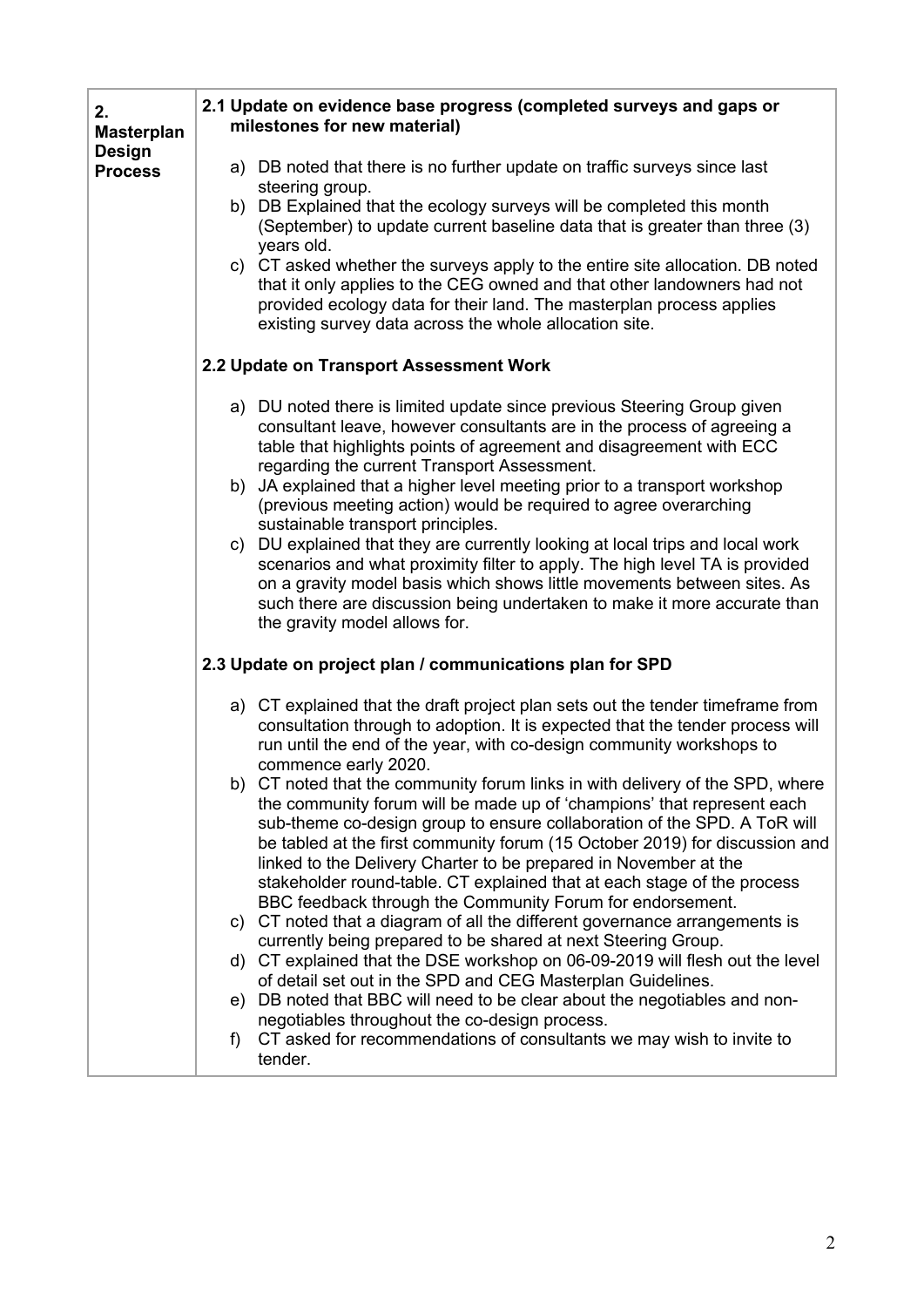|             | g) CT asked that feedback be provided on documents circulated in relation to<br>SPD (draft workshop themes, project plan).                                                                                                                                                                                                                                                                                                                                                                                                                                                                                                                                                                                                                                                                                                                                                                                                                                                                                                                                                                                                                                                                                  |  |  |  |  |
|-------------|-------------------------------------------------------------------------------------------------------------------------------------------------------------------------------------------------------------------------------------------------------------------------------------------------------------------------------------------------------------------------------------------------------------------------------------------------------------------------------------------------------------------------------------------------------------------------------------------------------------------------------------------------------------------------------------------------------------------------------------------------------------------------------------------------------------------------------------------------------------------------------------------------------------------------------------------------------------------------------------------------------------------------------------------------------------------------------------------------------------------------------------------------------------------------------------------------------------|--|--|--|--|
| 3. Delivery | 3.1 Update on G + T Workshop outcomes                                                                                                                                                                                                                                                                                                                                                                                                                                                                                                                                                                                                                                                                                                                                                                                                                                                                                                                                                                                                                                                                                                                                                                       |  |  |  |  |
|             | a) CT noted that workshop notes will be sent asap to group with key outcomes<br>being general agreement transport and access for site, and agreement that<br>community consultation is needed as a next step to undertake detailed<br>design phase.                                                                                                                                                                                                                                                                                                                                                                                                                                                                                                                                                                                                                                                                                                                                                                                                                                                                                                                                                         |  |  |  |  |
|             | 3.2 Overview of upcoming Events                                                                                                                                                                                                                                                                                                                                                                                                                                                                                                                                                                                                                                                                                                                                                                                                                                                                                                                                                                                                                                                                                                                                                                             |  |  |  |  |
|             | a) Housing Workshop<br>04-09-2019. Focus is to discuss housing at DHGV looking at what type<br>i.<br>of housing is to be provided; who is to provide it; at what stage and who<br>to.<br>b) Terms of Reference/ Service Charter round-table<br>Set for 06 November 2019<br>i.<br>c) Stewardship round-table<br>CT updated Steering Group on meeting with Lands Trust (28-09-2019)<br>i.<br>to discuss different management options for DHGV.<br>A key point raised by Lands Trust was their flexible arrangement<br>ii.<br>options and can manage a range of different services, from<br>environment, economic growth and community cohesion. For example<br>- everything from cutting the grass to running a community fair.<br>CT noted that outcome of the meeting was to undertake a site visit with<br>iii.<br>Lands Trust for one of their sites and to investigate different methods of<br>stewardship, coming together for a round-table and ultimate strategy for<br>DHGV.<br>JA noted that other successful and unsuccessful examples of could be<br>iv.<br>provided to assist with investigations.<br>d) Landowner meeting<br>CR provided an update on CEG landowner meeting on 23-08-2019<br>L. |  |  |  |  |
|             | where a draft MOU was circulated.<br>CT attended and provided an update on the Brentwood Local Plan<br>ii.<br>proposed changes.                                                                                                                                                                                                                                                                                                                                                                                                                                                                                                                                                                                                                                                                                                                                                                                                                                                                                                                                                                                                                                                                             |  |  |  |  |
|             | e) Innovation and Design Guideline Workshop (DSE)<br>To be held 04-09-2019 to discuss innovation in sustainability at DHGV<br>i.<br>and level of detail for Masterplan Guidelines and SPD.                                                                                                                                                                                                                                                                                                                                                                                                                                                                                                                                                                                                                                                                                                                                                                                                                                                                                                                                                                                                                  |  |  |  |  |
|             | 3.3 Local Plan update                                                                                                                                                                                                                                                                                                                                                                                                                                                                                                                                                                                                                                                                                                                                                                                                                                                                                                                                                                                                                                                                                                                                                                                       |  |  |  |  |
|             | a) PD explained that BBC Members are considering the Local Plan REPS<br>which are to be published ASAP. PD noted that majority of the REPS are<br>from Blackmores site allocation.                                                                                                                                                                                                                                                                                                                                                                                                                                                                                                                                                                                                                                                                                                                                                                                                                                                                                                                                                                                                                          |  |  |  |  |
|             | b) Any potential changes to the site allocations would require a targeted<br>consultation and would therefore delay the submission of the Local Plan,<br>including updated evidence to support any changes.                                                                                                                                                                                                                                                                                                                                                                                                                                                                                                                                                                                                                                                                                                                                                                                                                                                                                                                                                                                                 |  |  |  |  |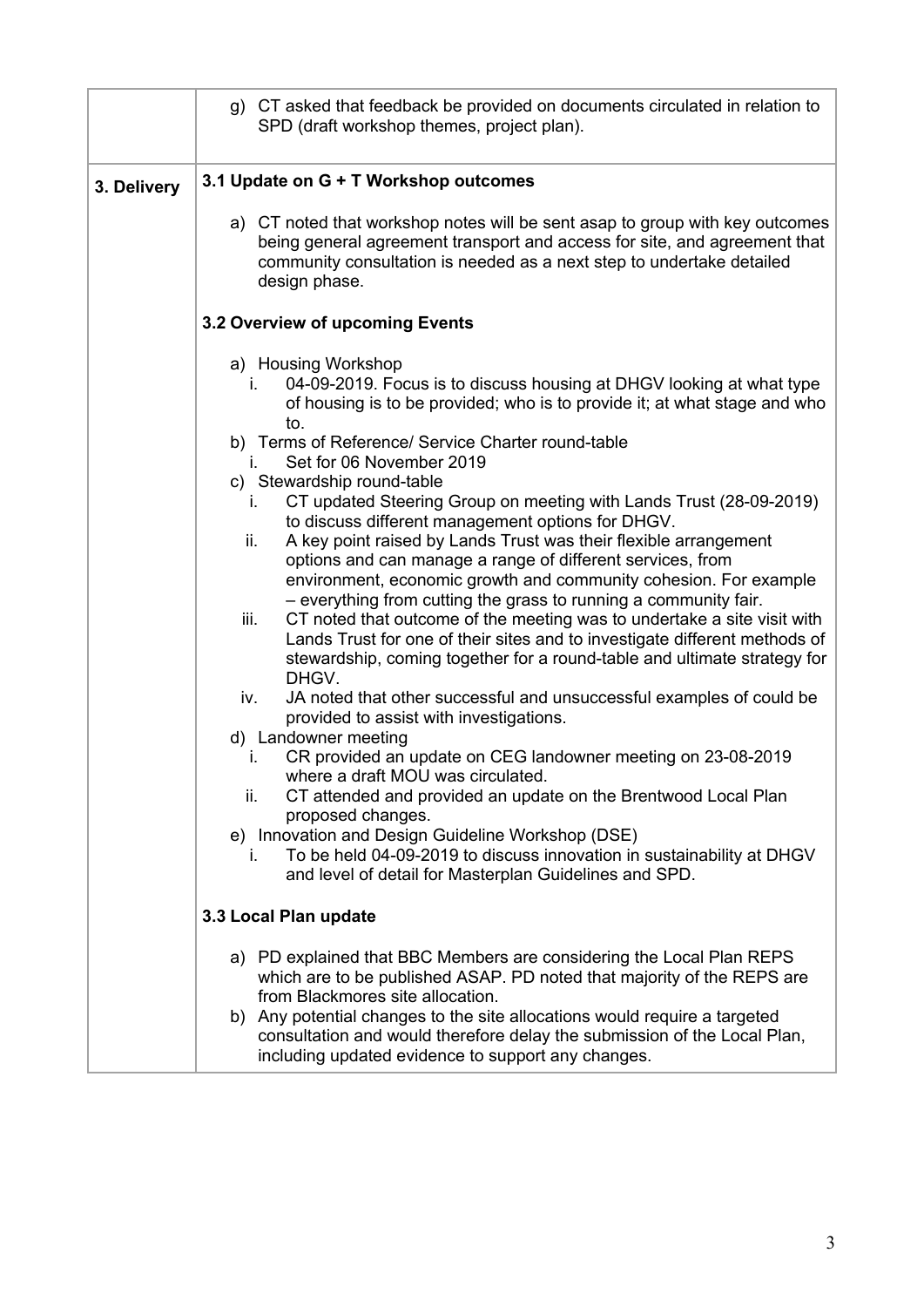|                             | c) EIP timeframe would therefore be likely to occur next year (given<br>resourcing issues) and as such BBC are better off amending Local Plan<br>now than following submission.<br>d) PD noted that BBC can provide a more detailed update when the<br>committee report is published on 12-09-2019.<br>e) JA questioned what the implications would be for DHGV. PD noted that<br>BBC are working with CEG on the implications and highlighted that we are<br>committed to working together. |  |  |  |
|-----------------------------|----------------------------------------------------------------------------------------------------------------------------------------------------------------------------------------------------------------------------------------------------------------------------------------------------------------------------------------------------------------------------------------------------------------------------------------------------------------------------------------------|--|--|--|
| 4. General                  | 4.1 BBC - Highlight report review (Updates, Risks, Milestones)                                                                                                                                                                                                                                                                                                                                                                                                                               |  |  |  |
| Programme<br><b>Updates</b> | a) As discussed in above items                                                                                                                                                                                                                                                                                                                                                                                                                                                               |  |  |  |
|                             | 4.2 Pre-app updates (Heritage)                                                                                                                                                                                                                                                                                                                                                                                                                                                               |  |  |  |
|                             | a) JB explained that a Heritage and archaeology meeting held 29-08-2019,<br>however information was only provided 3 days in advance and as such<br>written comments to be provided following review. JB noted that it was<br>positive to have Masterplanners and Landscape Architects there to provide<br>context.<br>b) JB also updated Steering Group that CEG submitted EIA scoping, which is<br>currently being registered.                                                              |  |  |  |
| 5. Key<br><b>Decisions</b>  | None                                                                                                                                                                                                                                                                                                                                                                                                                                                                                         |  |  |  |
| 6. AOB                      | 4.1 Education provision update                                                                                                                                                                                                                                                                                                                                                                                                                                                               |  |  |  |
|                             | a) DB noted that discussions are currently underway with ECC.                                                                                                                                                                                                                                                                                                                                                                                                                                |  |  |  |
|                             | <b>4.2 Sports Facilities update</b>                                                                                                                                                                                                                                                                                                                                                                                                                                                          |  |  |  |
|                             | a) DB noted that a meeting was held 13-08-2019 with Sports England which                                                                                                                                                                                                                                                                                                                                                                                                                     |  |  |  |
|                             | was overall positive.<br>b) DB explained that CEG have been able to accommodate an additional 2<br>sports pitches on the site to assist with shortfall of sports pitches on the<br>site.                                                                                                                                                                                                                                                                                                     |  |  |  |
|                             | c) DB explained that discussions are to continue with Sports England to<br>resolve shortfall of playing pitches. The sharing of sports facilities will be<br>key to resolving this.                                                                                                                                                                                                                                                                                                          |  |  |  |
|                             |                                                                                                                                                                                                                                                                                                                                                                                                                                                                                              |  |  |  |
|                             | 4.3 Next DRP - 3rd Masterplan Framework + Design Principles - 06-10-2019                                                                                                                                                                                                                                                                                                                                                                                                                     |  |  |  |
|                             | 4.4 Next Project Board Meeting - 23-10-2019                                                                                                                                                                                                                                                                                                                                                                                                                                                  |  |  |  |
|                             | 4.5 Next Steering Group Meeting - 02-10-2019<br>4.6 BBC Homes England bid timeframes                                                                                                                                                                                                                                                                                                                                                                                                         |  |  |  |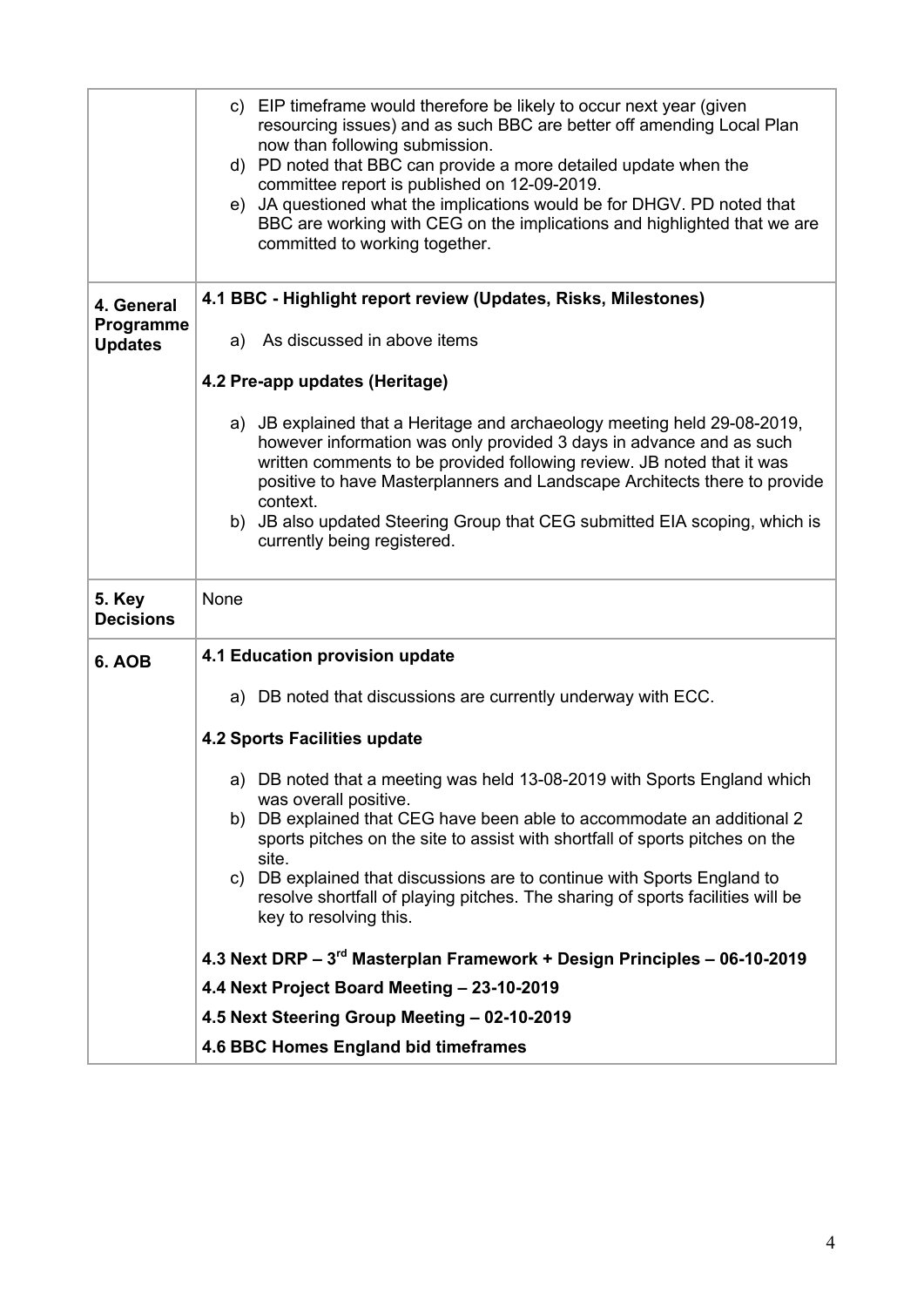|                               | a) JA noted that Homes England are currently finalising the scoring to send to<br>Ministry. JA noted that given the number of Garden Communities, there<br>isn't a great pot of money to each community. |
|-------------------------------|----------------------------------------------------------------------------------------------------------------------------------------------------------------------------------------------------------|
| <b>Next</b><br><b>Meeting</b> | Wednesday $2nd$ October 2019 2:00 - 3:30 pm                                                                                                                                                              |

## **Action List**

ĭ

 $\overline{1}$ 

| <b>Reference</b>  | <b>Description</b>                                                                                                                                                | Owner     | Due Date            | <b>Status</b> |
|-------------------|-------------------------------------------------------------------------------------------------------------------------------------------------------------------|-----------|---------------------|---------------|
| 2019-09-<br>04 01 | 2019-07-10 02 action closed and replaced by with<br>new action 2019-09-04 01 to set up meeting to<br>progress transport matters for DHGV before end<br>September. | CT/JA     | $30-09-$<br>2019    | Complete      |
| 2019-09-<br>04 02 | Update on Local Plan outcomes following publishing<br>of report on Wednesday 12 September 2019 in<br>addition to targeted consultation.                           | <b>CT</b> | As<br>relevant      | Open          |
| 2019-09-<br>04 03 | Feedback on documents sent around from previous<br>Steering Group.                                                                                                | All       | $30-09-$<br>2019    | Open          |
| 2019-09-<br>04 04 | JA to share examples of other Stewardship models<br>in other Garden Communities.                                                                                  | CT/JA     | $30 - 09 -$<br>2019 | Complete      |
| 2019-09-<br>04 05 | All to provide recommendations for consultants for<br>SPD.                                                                                                        | All       | $30-09-$<br>2019    | Open          |

## **Previous Actions Carried Forward**

| <b>Reference</b>  | <b>Description</b>                                                                                                                                                                                                                  | Owner | <b>Due</b><br><b>Date</b> | <b>Status</b> |
|-------------------|-------------------------------------------------------------------------------------------------------------------------------------------------------------------------------------------------------------------------------------|-------|---------------------------|---------------|
| 2019-08-<br>07 03 | Provide detailed response to all DSE advice (including<br>workshops and DRPs).                                                                                                                                                      | DB    | $31 - 10 -$<br>2019       | Open          |
| 2019-08-<br>07 01 | Provide update on BBC Homes England bid<br>timeframes.                                                                                                                                                                              | JA    | $31 - 08 -$<br>2019       | Open          |
| 2019-05-<br>01 01 | CEG to obtain formal response from ECC to confirm<br>that the data has been validated.<br>DB updated that CISTRA will provide response<br>$\overline{\phantom{0}}$<br>to transport model and then through ECC/<br>Highways England. | DB    | $31 - 08 -$<br>19         | Open          |
| 2019-06-<br>12 07 | Distribute consultation event (5 June) report<br>Victoria (CEG) is preparing a wider document<br>$\blacksquare$<br>that covers all feedback received to date which<br>will feed into the Statement of Community<br>Involvement.     | DB.   | $31 - 08 -$<br>19         | Open          |